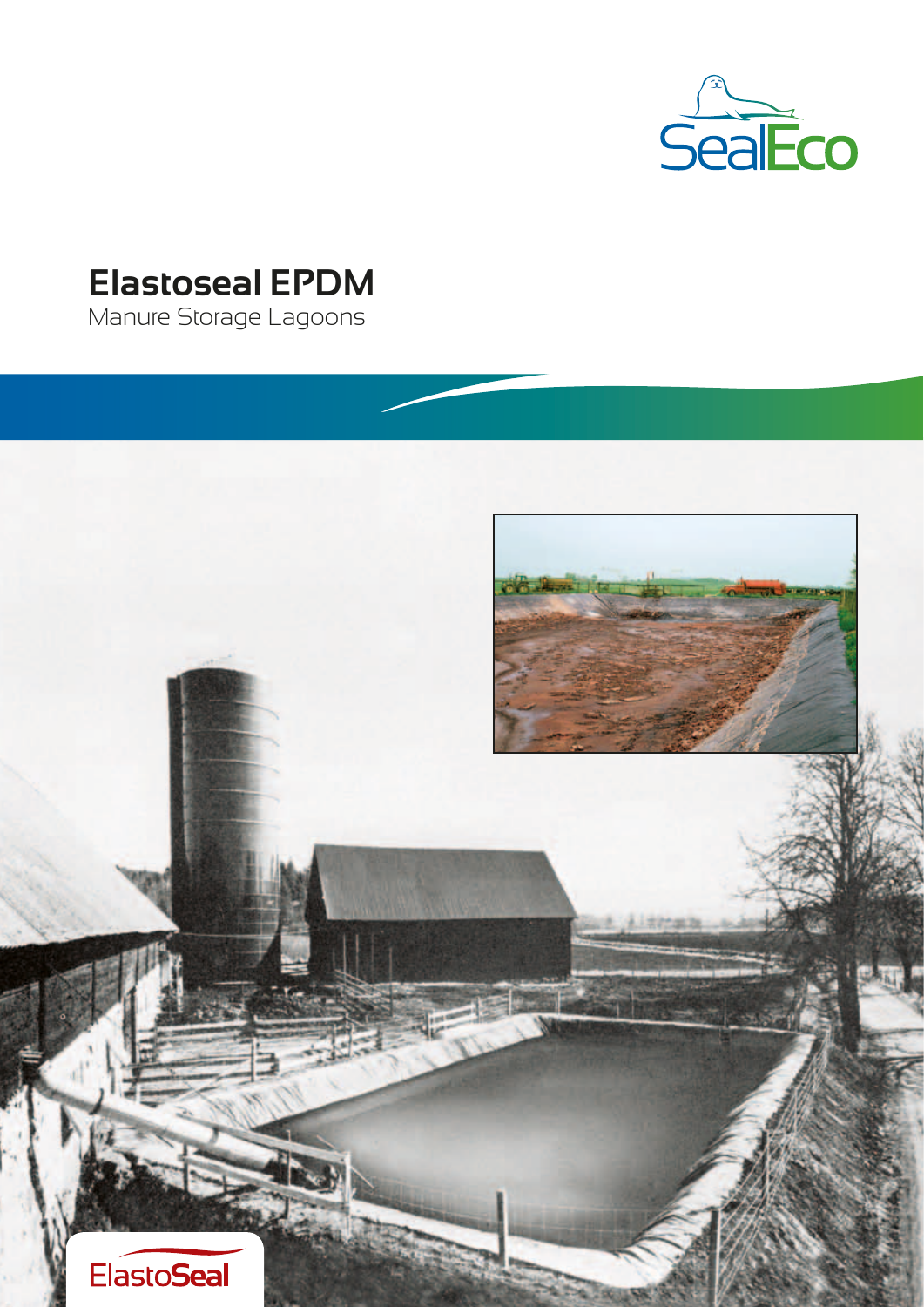# **Prefabricated EPDM liners for "do-it-yourselve" Manure Storage Lagoons**

Elastoseal EPDM, thickness 1,00 / 1,20 / 1,50 mm, available in a range of prefabricated sizes for installation in 2,0 meter deep, excavated pit with slopes of 2:1.

- Use the excavated soil to build up raised embankments of the lagoon.
- Ensure a smooth soil surface without roots, debris or stones larger than 20 mm.
- A 5 cm layer of sand or a geotextile min 300 g/sqm is recommended between soil and membrane.
- The bottom surface shall have positive slope of  $2 3^\circ$  from the middle and outwards to avoid trapping of gas or ground water under the membrane.
- Drainage piping for gas generation and groundwater must be considered.
- Design in advance for any pipe penetrations, prefabricated pipe boots are available in common sizes. Also ramps in concrete, for access or protection from equipment, can be designed.
- The anchor trench should be 500 x 500 mm and with a horizontal crest platform of minimum 500 mm.

Panels are supplied in any size, limits are set by handling on site, unrolling and unfolding, manpower and equipment available. Panel sizes up to 2000 sqm have been used. Larger pits can easily be installed by help of our authorized geomembrane installers.

SealEco or our local partner provide service in calculation of volumes and panel sizes.

# Manure Storage Lagoons

### **Design**

# **Table over recommended sizes for small volume pits**

# Installation













Excavate to a depth of 2,0 m, plus 4 cm for a sand layer. Note that the bottom and embankment should be exactly horizontal and that the bottom surface should have a positive slope of 2-3°.

Remove debris and stones, the soil surface shall be as smooth as possible. Spread sand or lay out geotextile on the surface.

The panel is delivered rolled on a papercore. Place the panel at the middle of a shorter side and roll / fold out the panel.

2-3 people are required to unfold the panel. The panel can be moved and centered by waving the edges, by pumping air under the panel.

Use impregnated wood for the bridge construction. Use a pre-cast concrete slab as mechanical protection under pumps,

equipment. Make sure that the slab have rounded edges, place an extra EPDM sheet under the concrete slab.



The lagoon is fenced, height of fence min. 120 cm.

| Lagoon volume  | Bottom surface, m |        | Panel size, m |        | <b>Panel size</b> | <b>Depth</b> | Slope |
|----------------|-------------------|--------|---------------|--------|-------------------|--------------|-------|
| m <sup>3</sup> | width             | length | width         | length | m <sup>2</sup>    | m            | H:V   |
| 100            | 3,1               | 3,1    | 15,0          | 15,0   | 225               | 2,0          | 2:1   |
| 150            | 3,1               | 6,6    | 15,0          | 18, 5  | 278               | 2,0          | 2:1   |
| 200            | 6.4               | 4,6    | 18,3          | 16,6   | 304               | 2,0          | 2:1   |
| 250            | 6.4               | 8,1    | 18,3          | 20,0   | 366               | 2,0          | 2:1   |
| 300            | 6.4               | 10, 5  | 18,3          | 22, 4  | 410               | 2,0          | 2:1   |
| 400            | 8,1               | 11,9   | 20,0          | 23, 4  | 468               | 2,0          | 2:1   |
| 500            | 8.1               | 15.8   | 20,0          | 27,8   | 556               | 2.0          | 2:1   |